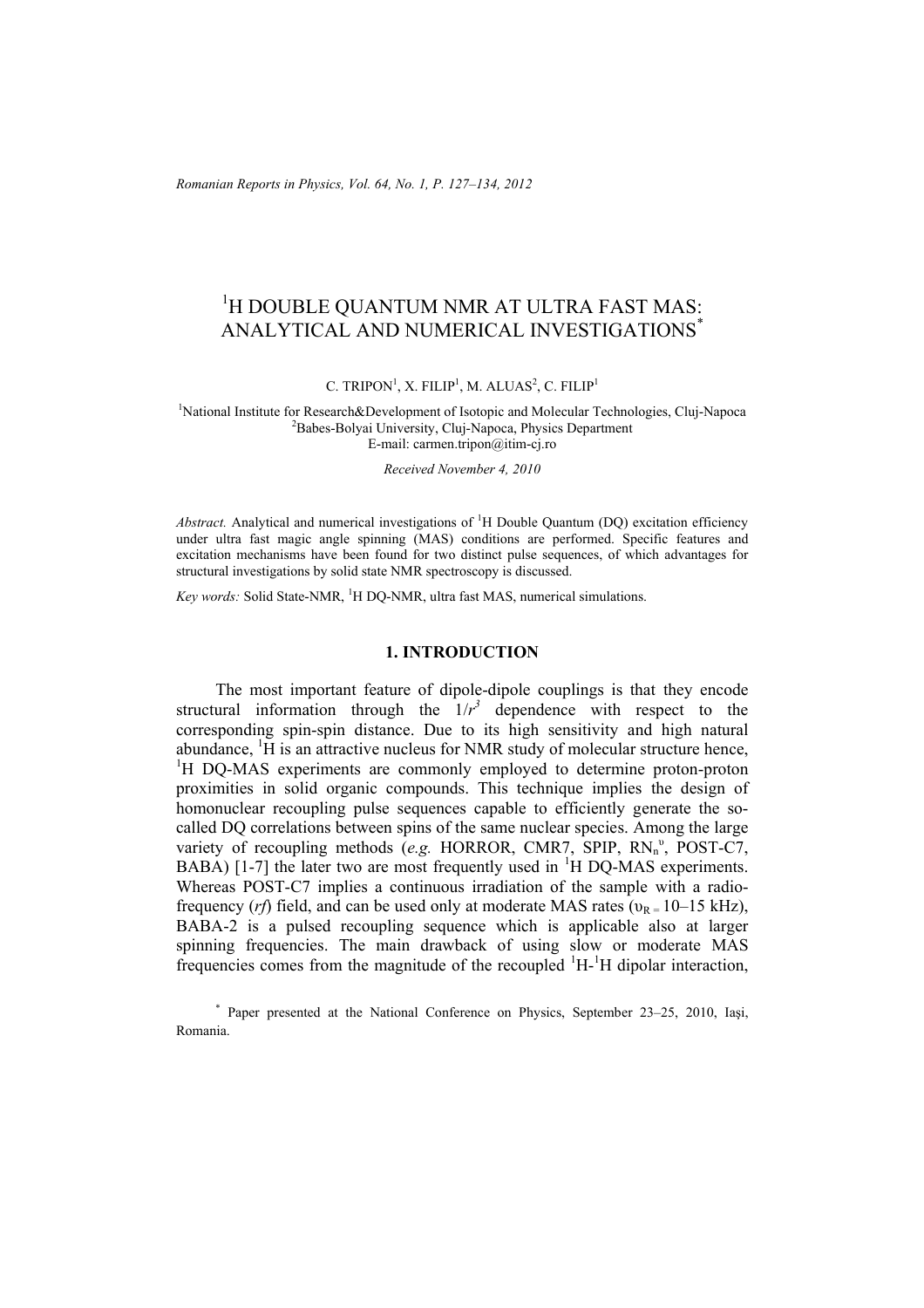which is often too large compared to the cycling time of both, POST-C7 or BABA-2 sequences ( $2\tau_R$ ), thus leading to a rapid DQ build-up compared to the minimal sampling period of the recoupling intervals. To overcome this, in a previous work it was shown that using submultiples of POST-C7 cycling time (*i.e.*,  $2\tau_R/7$ ) the sampling period can be decreased, and smooth <sup>1</sup>H DQ build-up curves are obtained for β-AspAla dipeptide, at moderate sample rotation (12.5 kHz) [8]. An attractive alternative to this approach is the use of ultra fast MAS, which has became feasible since the development of equipment that allows spinning frequencies of up to 70 kHz.

 In the present paper, a detailed theoretical investigation (both, analytical and numerical) of the efficiency in generating double quantum correlations by BABA and a conventional two-pulse (TP) sequence in ultra-fast MAS regime  $(v_R = 30 - 70 \text{ kHz})$  is performed. It was found in the both cases that smoother DQ build-up curves can be obtained by shortening the sampling period, whereas for the latter also an additional mechanism was identified which is related with the  $1/v_R$ scaling of the recoupled effective dipolar interaction. It is also shown by numerical simulations that the proposed schemes fulfil most of the general requirements of an ideal DQ recoupling sequence described in [9].

## **2. ANALYTICAL INVESTIGATION**

 DQ excitation is an incremental process obtained by concatenating *n* basic BABA sequences,  $[(P_x - \tau_R/2 - P_{\overline{x}})(P_y - \tau_R/2 - P_{\overline{y}})]_n$ , or by increasing the free evolution period  $n\tau_R$  in the TP sequence,  $[(P_x - n\tau_R - P_{\overline{x}})]$ , where *n* is an integer, *P* stands for ideal 90<sup>0</sup> *rf* pulses around the specified direction, whereas –  $t$  – designates free evolution during the time *t* under the rotor modulated dipolar Hamiltonian

$$
H(t) = \sum_{m=-2}^{2} H_m e^{im\omega_R t} = \sum_{m=-2}^{2} \sum_{j < k}^{N} \omega_D(j, k) b_m(j, k) \left[ 2I_{jz} I_{kz} - \frac{1}{2} \left( I_{j+1-k} - I_{j-1-k} \right) \right] e^{im\omega_R t}, \quad (1)
$$

with  $\omega_R$ , the angular rotation frecuency  $\omega_R = 2\pi v_R$ ,  $\omega_D(j,k)$ , the dipolar coupling constant between the *j* and  $k$  <sup>1</sup>H spins, and  $b_m(j,k)$ , characteristic functions of angular variables. Their explicit expressions can be found for instance in [10]. The effect of chemical shielding is disregarded in this analysis (thus  $H_0 = 0$  in eq. (1) and below), which enables one to consider only simplified versions of the pulse sequences illustrated in Fig. 1.

 Incrementing *n* in a DQ experiment gives rise to the so-called build-up curves, which are sampled in time-steps equal with the cycle time,  $\tau_R$ . Obviously, smoother curves can be obtained for both sequences by reducing the sampling period, *i.e.*, by increasing the spinning frequency,  $v_R \sim 1/\tau_R$ . Differences between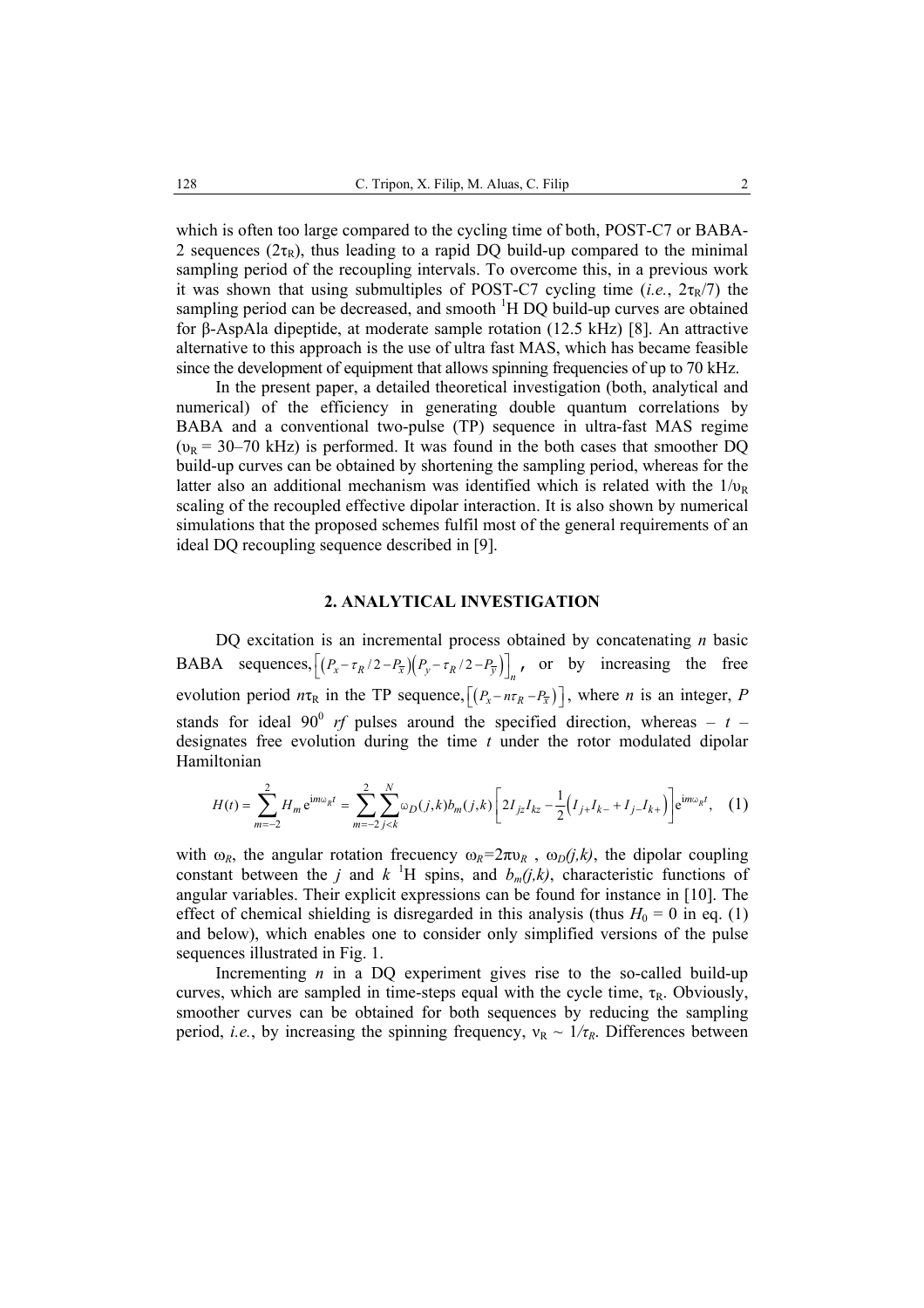periods,  $\tau_R/2$  in the case of BABA, and  $n\tau_R$  for the TP sequence. Qualitatively, this can be analyzed by evaluating the density operator at the end of the excitation time,  $\tau_{ex} = n\tau_R$ , that is  $\rho(\tau_{ex}) = \hat{U}(\tau_{ex}, 0) \rho(0)$ , where  $\rho(0) = I_z$ , and

$$
\hat{U}(t_2, t_1) = \sum_{p,q} \hat{C}_p^{\dagger} e^{i p \omega_R t_2} e^{-i \hat{H}_{\text{eff}}(t_2 - t_1)} \hat{C}_q e^{i q \omega_R t_1} , \qquad (2)
$$

Both, the  $\omega_R$ -modulated operators, *C*, and the effective Hamiltonian,  $H_{\text{eff}}$ , in eq. (2) are expressed as power series of which *n*-order terms are scaled with the *nth* power of the spinning frequency,  $1/\omega_R^{\ n}$  [10]. For instance, the lowest order terms read

$$
\hat{C}_{m}^{(0)} = \delta_{m0}; \qquad \hat{C}_{m}^{(1)} = \sum_{m=-2}^{2} \frac{\hat{H}_{m}}{m \omega_{R}},
$$
\n
$$
H_{\text{eff}}^{(0)} = H_{0}; \qquad H_{\text{eff}}^{(1)} = \sum_{m=-2}^{2} \frac{[H_{m}, H_{-m}]}{m \omega_{R}}.
$$
\n(3)

The calculations of  $\rho(\tau_{ex})$  closely follow the formalism developed in [10], so that only their final expressions obtained in first order of approximation will be explicitly given here. Specifically,

$$
\rho_{BABA}^{(1)}(\tau_{ex}) = \sum_{j < k}^{N} \left\{ \omega_D(j,k) \left[ b_1(j,k) - b_{-1}(j,k) \right] DQ(j,k) \right\} \tau_{ex} \tag{4}
$$

$$
\rho_{IP}^{(1)}(\tau_{ex}) = \sum_{j < k < l}^{N} \left\{ \frac{\omega_D(j, k) \omega_D(j, l)}{\omega_R} A(j, k, l) \left[ DQ(j, k) I_{lz} + DQ(j, l) I_{kz} \right] \right\} \tau_{ex} + + \sum_{j < k < l}^{N} \left\{ \frac{\omega_D(j, k) \omega_D(j, l)}{\omega_R} B(j, k, l) \left[ ZQ(j, k) I_{lz} + ZQ(j, l) I_{kz} \right] \right\} \tau_{ex},\tag{5}
$$

where  $ZQ(j,k) = (I_{j+1}I_{k-} + I_{j-1}I_{k+})$  and  $DQ(j,k) = (I_{j+1}I_{k+} + I_{j-1}I_{k-})$  represent zeroquantum (ZQ) and DQ correlations, while *A(j,k,l)* and *B(j,k,l)* are functions of the angular parameters  $b_m$  within the specified  $(j,k,l)$  three-spin subsystem.

 The truncation of the density operator to lowest order terms is well justified in the ultra fast MAS regime. Therefore, the above relationships are ideally suited to identify distinctive features of the DQ-excitation process in its early stage,  $0 < \tau_{ex} < 1/\omega_D^{average}$ . Here,  $\omega_D^{average}$  defines a sequence specific average dipolar coupling of which order of magnitude can be estimated in principle from the corresponding eqs.  $(4)$ – $(5)$ . The major conclusions from such a comparative analysis are briefly summarized below: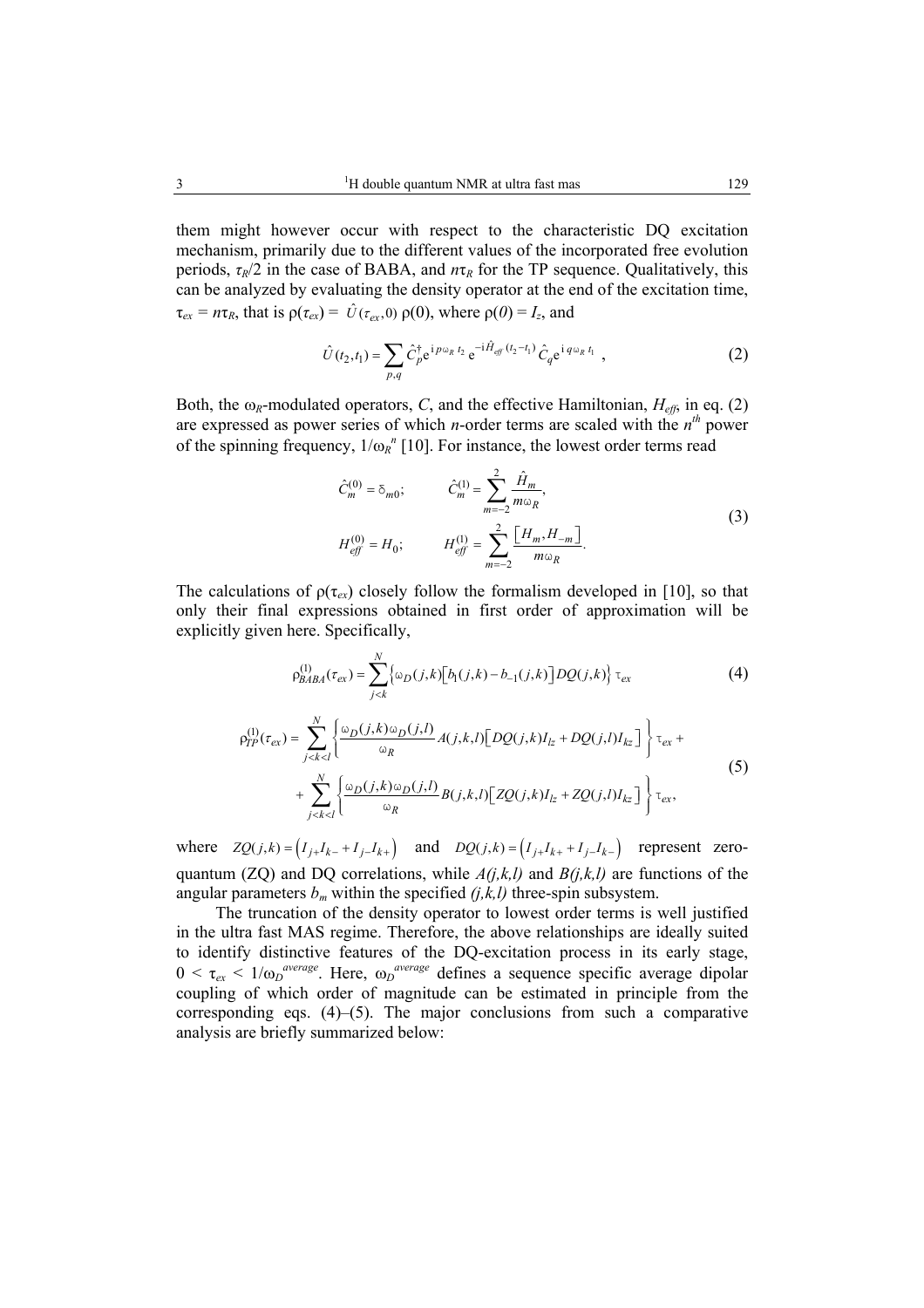(i) The DQ excitation mechanism is different under the two pulse sequences. This can be simply explained based on the fact that the DQ correlations in the two cases are generated by distinct components of the timepropagator (2), namely, the rotor-modulated factor,  $\hat{C}_p^{\dagger} \hat{C}_q e^{i(p-q)\omega_R(t_2-t_1)}$ ,

and the dephasing part,  $e^{-i\hat{H}_{\text{eff}}(t_2 - t_1)}$ , in the case of BABA, and the TP sequence, respectively. There is no interference between them in the approximation described by eqs. (4)-(5): however, as shown in ref. [10], mixing is possible in higher orders, *i.e.*, at longer excitation times, but this perturbing effect can be reduced if the spinning frequency is further increased.

- (ii) DQ excitation efficiency is expected to be larger under BABA, because in the lowest order it generates only DQ correlations, whereas the TP sequence gives rise also to ZQ terms in the expression (5) of the corresponding density operator.
- (iii) While spin-pair interactions  $(i,k)$  are sufficient for exciting DQ correlations under BABA, this process requires mutual couplings among at least three spins  $(i, k, l)$  if the TP sequence is employed: in practice, this means that DQ experiments based on the two distinct sequences will provide complementary structural information.
- (iv) Theoretically, the excitation efficiency can be directly related with the weighting coefficients of the DQ spin-correlation terms in the expression of the density operator, whereas experimentally it is estimated from the so-called DQ build-up rate (the slope of the corresponding build-up curve). Thus, according to eqs. (4–5), the build-up rates are expected to be independent on the spinning frequency in the case of BABA, and to decrease with increasing  $v_R$  under the TP sequence. This makes the TP sequence quite attractive for practical applications, because of its flexibility in adjusting the measured build-up rates as function of the employed spinning frequency.

## **3. NUMERICAL SIMULATIONS**

 Numerical simulations of the DQ build-up curves under BABA and the TP sequences are performed using the SPINEVOLUTION program [11], considering a spin system composed of eight <sup>1</sup>H nuclei in the L-Tyrosine amino acid. These protons belong to the aliphatic, aromatic, and carboxylic region respectively. The spin system size is chosen large enough such as to capture the general behaviour of a compound in an experimental case, but also sufficiently small to avoid a very long computing time. The simulations were performed at  $v_R = 30$ , 50, and 70 kHz spinning frequencies, by averaging 100 crystallites orientations.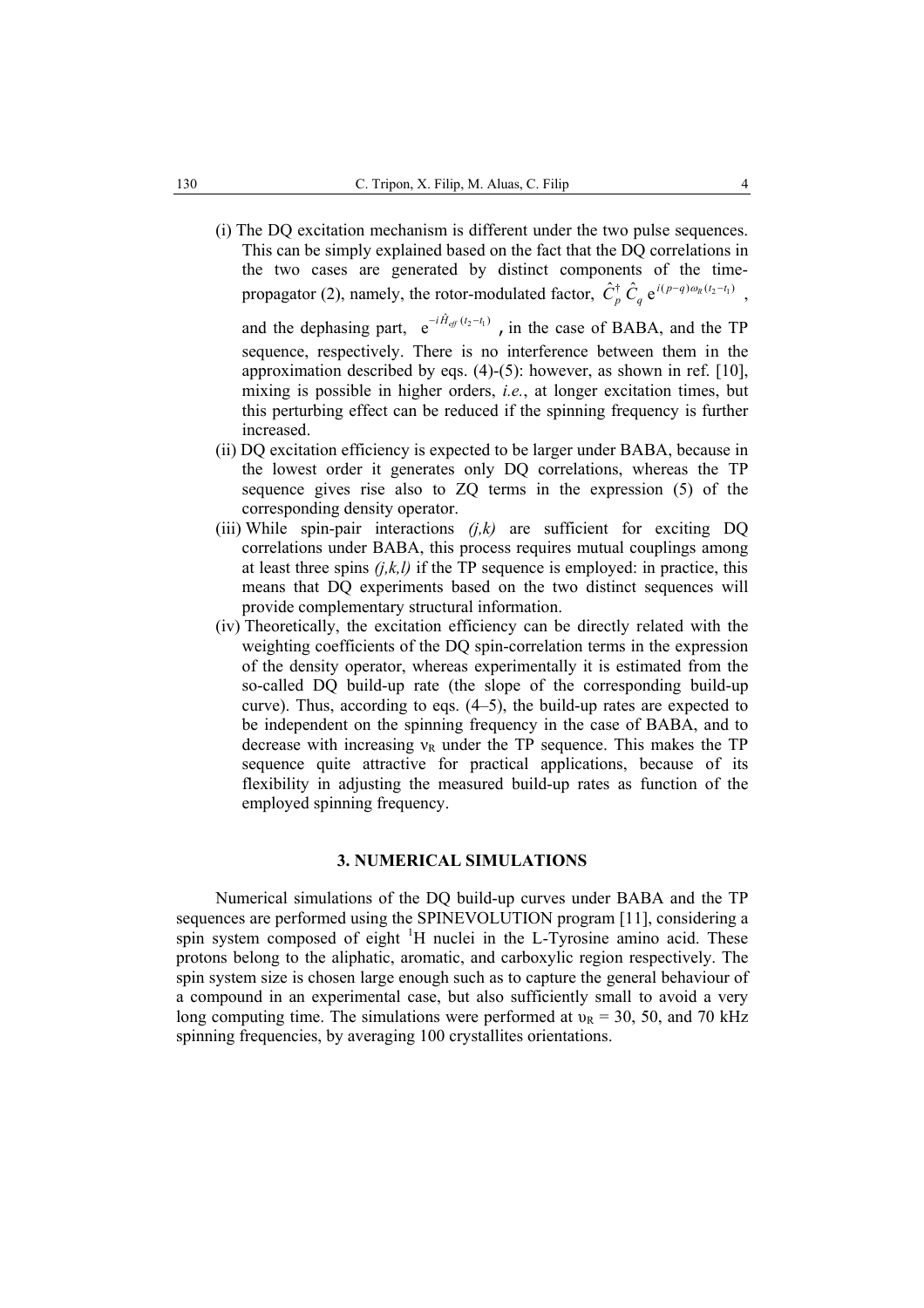To better approach a real experimental situation, the simplified sequences discussed previously are replaced in practice with the improved versions shown in Fig. 1 (BABA-2, and the incorporation of rotor synchronized  $\pi$  pulses in the TP sequence), with the purpose of minimizing the disturbing effect of the  ${}^{1}H$  chemical shift (CS) interactions. Consequently, typical isotropic chemical shift values for each  ${}^{1}$ H nucleus in the spin system, that is, in the range 2-5 ppm for the aliphatic groups, 6-8 ppm for the aromatic CH, and 12 ppm for the OH proton, are explicitly considered into the simulations.



Fig.1 – a) General scheme for <sup>1</sup>H DQ NMR correlation experiments, where the recoupling sequences used in the excitation and reconversion periods are b) BABA-2, or (c) TP.

BABA-2 and TP recoupling sequences are applied during the excitation period  $\tau_{ex}$  in order to transform the longitudinal magnetization into DQ correlations. During the recoupling period followed by a  $\pi/2$  pulse, the DQ correlations are transformed to directly observable transverse magnetization. The numerical simulation of <sup>1</sup>H DQ build-up curves has been done by simultaneously incrementing *n* in the pulse sequences applied during the excitation and reconversion periods. Considering the indirect evolution time  $t_1=0$  in Fig. 1a (a setup called 1D DQ-filtered experiment), the first point in the NMR signal is recorded separately for each individual <sup>1</sup>H nucleus, thus giving rise to eight DQ build-up curves of the corresponding protons into the system. Each of these build-up curves includes contributions from all DQ correlations that are generated by an individual proton: in practice, they can be further separated by acquiring a set of 2D DQ spectra for different values of *n*, but this case will not be discussed in this work.

Fig. 2 compares two representative DQ build-up curves as a function of the excitation time  $\tau_{ex}$  for the TP (a-c), and BABA-2 sequence (d-f), included in a DQfiltered experiment for  $v_R$ =30 (a,d), 50 (b,e), and 70 kHz (c,f). Specifically, the analyzed curves correspond to the fourth (H4 – open circles) and sixth (H6 – filled circles) <sup>1</sup>H nuclei in the L-Tyrosine molecule, of which structure is also drawn in Fig. 2. H6 is illustrative for a proton involved in a strong pair dipolar coupling (H6- H7), and two medium couplings (H6-H8 and H6-H4), that are associated with a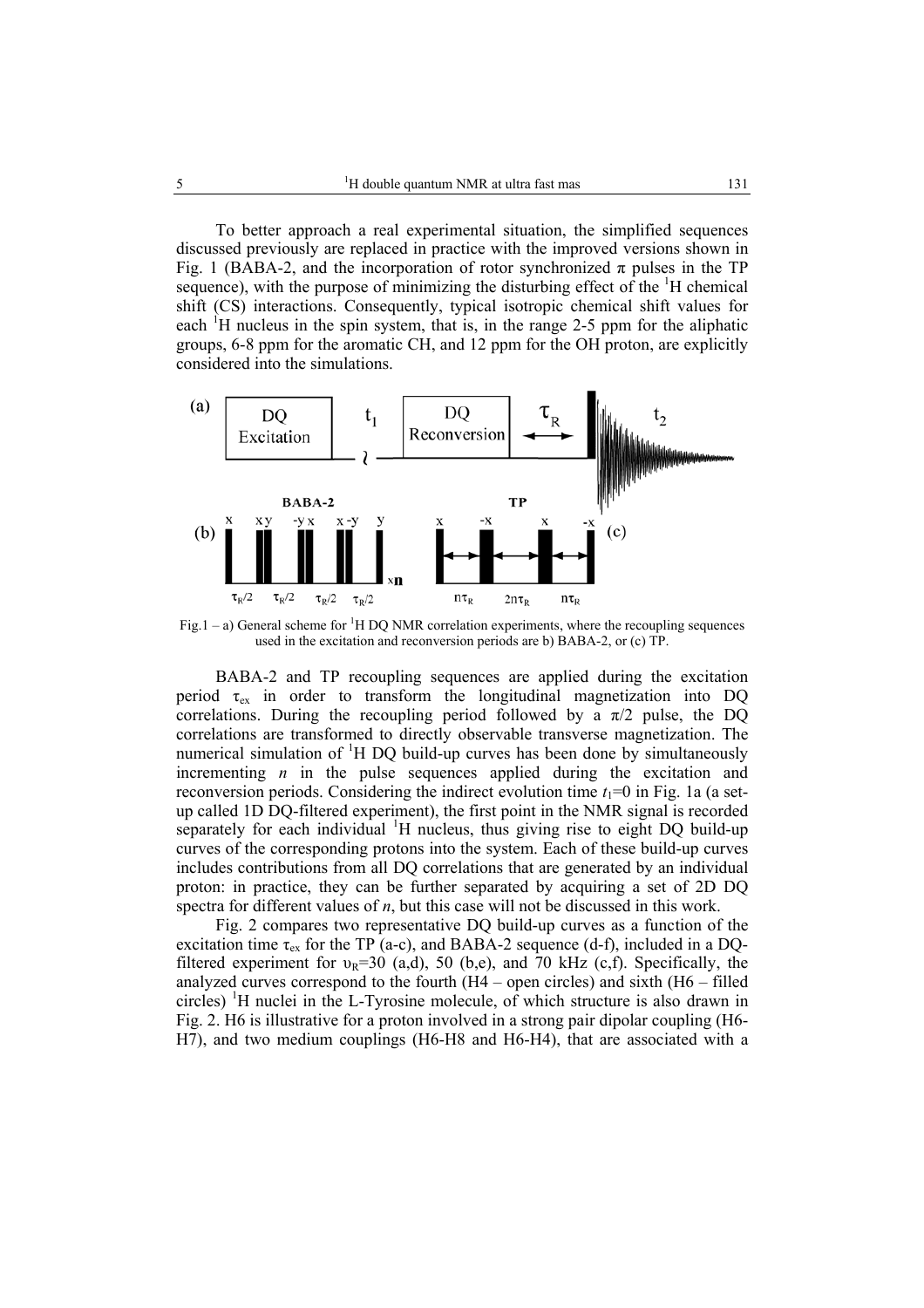short,  $\sim$  1.7 Å, and two medium,  $\sim$  2.5 Å, internuclear distances. The other site, H4, is typical for protons that are subjected only to medium-sized pair dipolar couplings, corresponding to the H4-H3 and H4-H6 distances of about 2.5 Å.



Fig. 2 – Comparison between simulated DQ build-up curves in L-Tyrosine recorded for two  ${}^{1}H$  spin sites (H4 with open circles, and H6 with filled circles), using three different spinning frequencies  $v_R$ = 30 (a–d), 50 (b–e), and 70 kHz (c–f).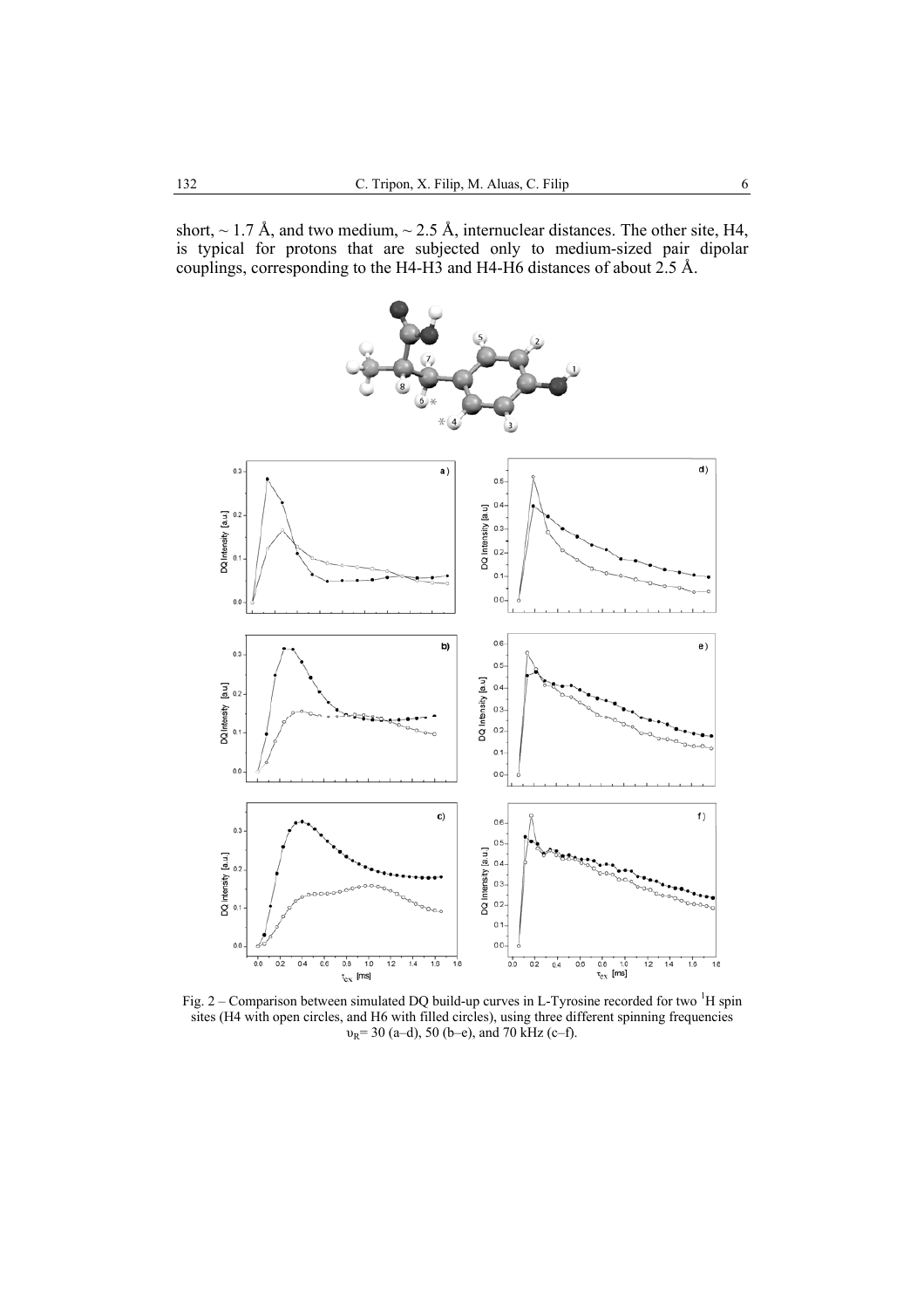A comparative analysis of the DQ excitation process under these two pulse sequences can be performed in a similar way as above, by relating the distinct features of the simulated DO build-up curves with the conclusions  $(i) - (iv)$  derived from the analytical expressions (4–5). The major differences are observed with respect to the behaviour at short excitation times, and the overall DQ intensity obtained in the two distinct cases. In particular, the short  $\tau_{ex}$  evolution corresponds to the raising part of the DQ build-up curve: as clearly seen from Fig. 2, their slopes, *i.e.* build-up rates, are independent of the spinning frequency in the case of BABA, whereas they are progressively reduced with increasing  $v_R$  under the TP sequence. This is in perfect agreement with the conclusion depicted in (iv), and clearly demonstrates the practical importance of the DQ build-up curves obtained under the TP sequence, because their build-up rates can be easily manipulated by choosing different values of the spinning frequency. The result can be also discussed in connection with the statement (iii): H6 is subjected as mentioned above to a strong dipolar coupling with H7, but also to two medium couplings with H8 and H4 respectively. At the same time, the internuclear distance between H7 and H8 protons is situated in the same medium-range interval, so that H6-H7-H8 protons form a tightly packed spin-network. In contrast, the H4 proton belongs to a weaker spin couplings network, H4-H6-H3, than in the previous case, since the H3-H6 internuclear distance is a large one  $(\sim 4.8 \text{ Å})$ . The "compactness" of the spin-network is a measure of the DQ build-up rates in the TP case, so that the slope of the H4 build-up curves is more abrupt than that for H6 site, which emphasizes the increased selectivity of the TP sequence in distinguishing large and medium sized  ${}^{1}H$ - ${}^{1}H$  dipolar couplings.

 This advantage of TP sequence is obtained at the expense of a lower sensitivity compared with BABA, where the intensities of build-up curves are almost twice higher due to the increased efficiency of BABA in generating only DQ correlation in the short excitation time approximation, as described in (ii). Finally, the long  $\tau_{ex}$  behaviour in (i) is well described by the simulated build-up curves illustrated in Fig. 2, the main conclusion which can be drawn is that the loss in the DQ excitation efficiency reduces with increasing the spinning frequency for both recoupling sequences.

## **4. CONCLUSIONS**

In the present paper, a comparative study on the efficiency of two recoupling sequences, TP and BABA in generating double-quantum correlations has been performed. As concluding remarks, the behaviour of the simulated DQ build-up curves, which correspond to the TP case in the short excitation-time approximation can be manipulated by increasing the spinning frequency. At ultra fast MAS, the build-up rates which correspond to the TP sequence vary from each other